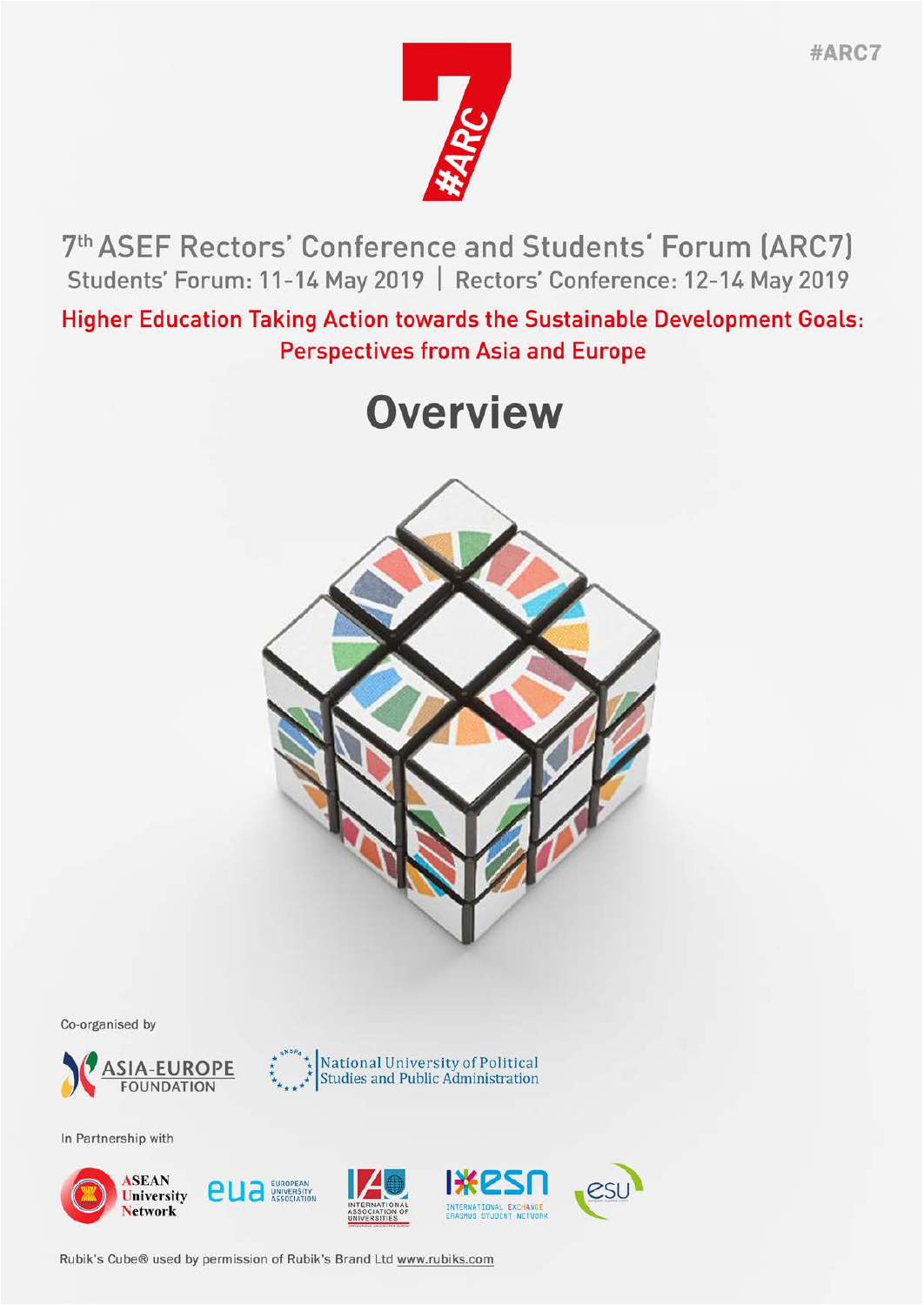#### **BACKGROUND** ON THE #ARC SERIES

The ASEF Rectors' Conference and Students' Forum (ARC) is the only bi-regional multi-stakeholder dialogue platform for university and student leaders, policy makers, and business representatives to discuss higher education challenges of mutual concern in Asia and Europe.

ARC is recognised as the Official Dialogue Partner of the ASEM Education Ministers Meeting (ASEM ME). Its results, including policy recommendations and research, feed into the preparation of ASEM MEs, which ARC rectors and student representatives are invited to attend. Moreover, ARC is contributing to the 17 Sustainable Development Goals, and it is one of the initial commitments to the Global Action Programme (GAP) on Education for Sustainable Development (ESD).

ARC takes place on a biennial basis alternating between Asia and Europe. It addresses 3 areas in higher education:

- 1) quality and inclusive education
- 2) university governance
- 3) university-business partnerships

Over 296 universities from 51 Asian and European countries have been represented at the ARC conferences since 2008.

- Build **awareness** on the importance of higher education acting on sustainability;
- Explain the context in Asia and Europe and identify issues of joint concern;
- Provide an intellectual space for **exchange** and peer learning;
- Show concrete good practices from Asia and Europe to inspire each other;
- Create **policy** recommendations to the ASEM Education Ministers on how to take action towards the sustainable development goals.

#### The ARC7 Students' Forum | 11-14 May 2019

- 5-week Online Preparatory Phase with webinars, individual and team tasks
- 3-day Students' Forum and joint sessions with the Rectors' Conference
- Plenary and working group sessions, skills trainings, and study visits

#### The ARC7 Rectors' Conference | 12-14 May 2019

- 2-day Rectors' Conference and joint sessions with the Students' Forum
- Thought-provocative panel discussions and interactive working group sessions

### KEY FACTS ON ARC7

#### **WHEN**

Students' Forum 11-14 May 2019

Rectors' Conference 12-14 May 2019

in conjunction with the ASEM Education Ministers' Meeting 15-16 May 2019

#### **WHERE**

Bucharest, Romania, hosted by the National University of Political Studies and Public Administration (SNSPA)

#### PARTICIPANTS

150 university leaders, policy makers and representatives of non-governmental education organisations

51 student leaders

From 51 Asian and European countries

#### **METHODOLOGY**

ARC7 is an experiential learning space, where interactive sessions ensure cross-sectoral conversations and real-scenario workshops add value to existing practices in Asia and Europe.

**MISSION** OF #ARC7

PROGRAMME **STRUCTURE** OF #ARC7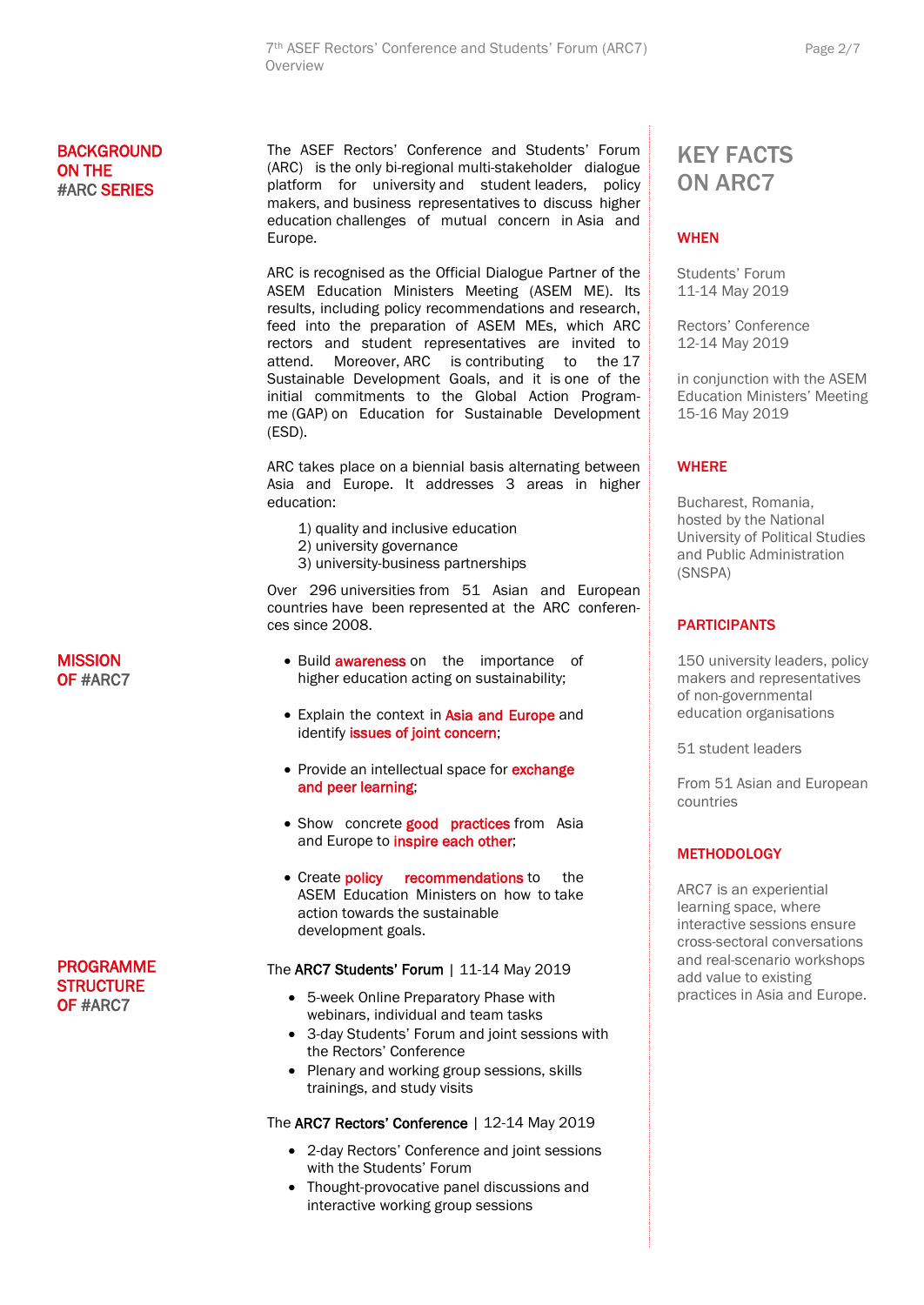#### **TOPIC OF #ARC7** The 17 Sustainable Development Goals are a universal call for action to shape a better future for all. Universities have a key responsibility to tackle complex societal challenges of our times, manifested in these Goals. ARC invites Asian and European higher education and student leaders to share how their organisations contribute to policy development and take action towards the Agenda 2030 and to get inspiration from their peers' strategies.

ARC7 offers a creative space for knowledge exchange on implementing a whole-ofinstitution approach on sustainable development, teaching the next generation of leaders and thinkers to act sustainably and ethically; conducting research that leads to positive change in our world; and engaging communities outside the walls of academia. The conference also explores how university and student leaders from Asia and Europe can work together towards a "future we want".

ARC7 explores how higher education can take action towards achieving the sustainable development goals on 3 different levels:

- Taking action at home SDGs as Core Pillars of University Governance
- Taking action at community level SDGs as Drivers of University Social Impact
- Taking action at international level SDGs as a Catalyst to Reorient Internationalisation

#### **SUBTHEMES** OF #ARC7

#### Theme  $1 \mid$  Taking action at home SDGs as Core Pillars of University Governance

"University leaders should support the integration of sustainable development throughout their institution. They should involve all the institutional stakeholders in the development of SD related strategies and include reporting and monitoring mechanisms to keep track of and foster progress." This was recommended by the International Association of Universities (IAU) to university leaders based on the findings of the survey titled "Higher Education Paving the Way to Sustainable Development: A Global Perspective"<sup>[1](#page-2-0)</sup> in 2017.

This ARC7 theme discusses what strategies can institutions adopt to make SDGs a core part of their everyday practice. Possible questions to be addressed are:

- *What visions and strategies work in promoting sustainable development at universities?*
- *How do we justify the contribution to the global public good in view of rising pressures to focus on the benefits of the own country, industries, to deliver the research and the skills that society needs today?*
- *How can internal and national quality assurance systems serve and enhance SDGs in university governance?*
- *What are the challenges of implementing sustainability strategies in higher education and how can be success measured when there are no "one-size-fits-all" indicators?*

#### Theme  $2 \mid$  Taking action at community level SDGs as Drivers of University Societal Impact

Universities can enhance sustainability in their social, economic and environmental dimensions by delivering education and research to communities. However, social sustainability has had considerably less attention in public dialogue than economic and environmental sustainability. Although in Europe, for example, a growing number of universities collaborate not only with employers (90%), but also with local communities (88%), primary and secondary schools (87%), and vocational institutions  $(73%)^2$  $(73%)^2$ , the current and potential role of SDGs in these partnerships is less emphasized.

<span id="page-2-0"></span> <sup>1</sup> VAN'T LAND, Hilligje; HERZOG, Frédérique. Higher Education Paving the Way to Sustainable Development: A Global Perspective (2016). IAU, September 2017. https://www.iau-aiu.net/IMG/pdf/higher-education-paving-the-way-to-sd-iau-2017.pdf

<span id="page-2-1"></span><sup>&</sup>lt;sup>2</sup> European University Association. Data from the forthcoming EUA TRENDS 2018 survey, conducted between March and August 2017, collected responses from 303 higher education institutions in the European Higher Education Area. http://eua.be/Libraries/publications-homepage-list/euawelcomes-commission-initiative-putting-education-at-the-heart-of-a-more-social-europe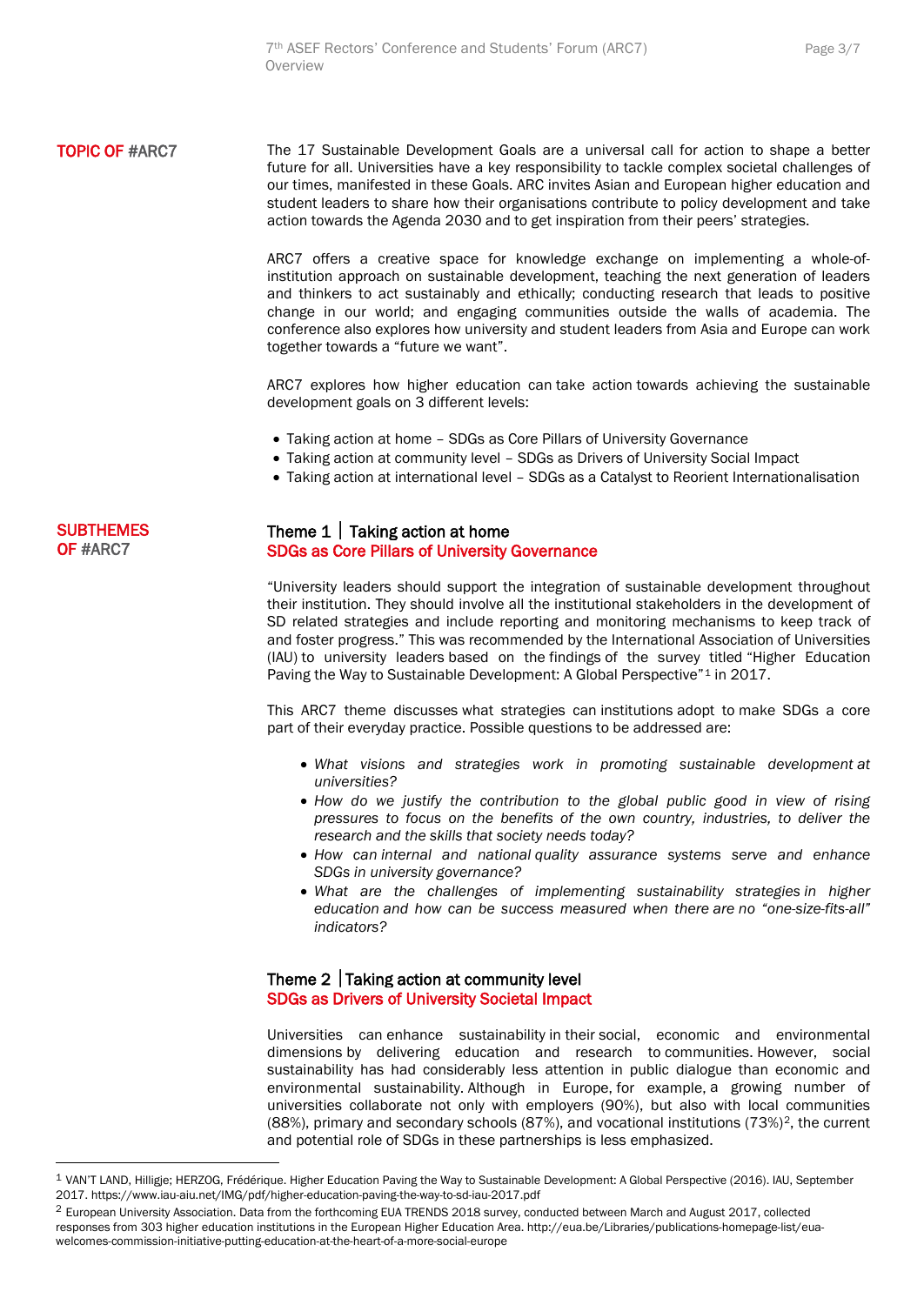This ARC7 theme discusses how universities engage in joint knowledge production and research beyond the campus, for the benefit of the community in Asia and Europe. Possible questions to be addressed are:

- *What kind of partnerships with which actors are working to increase social impact?*
- *How do universities influence local communities through SDGs to inspire sustainable development actions?*
- *How can the global goals be translated to local and university strategies?*
- *How can sustainable research, teaching and community engagement projects be financed?*

## Theme 3 | Taking action at international level<br>SDGs as Catalysts to Reorient Internationalisation

Internationalization is high on the agenda of universities, most often targeting student learning and student mobility, according to the findings of the  $4<sup>th</sup>$  Global Survey on Internationalization of HE carried out by IAU[3.](#page-3-0) Student and staff learning should be central to any internationalization partnership process. Indeed, internationalization, including at home, should be shaped to foster international exchange and understanding. When linked to mobility, internationalization comes with a variety of challenges. Often motivated by funding, academic standards, language, recognition of foreign qualifications, it is also often challenged by perceived or real social and cultural barriers4. These dimensions are of joint concern for both Asia and Europe. Student and staff mobility between the two regions is notably imbalanced - about 1,5 times more Asian students study in Europe than Europeans in Asia5. Knowledge mobility is equally unbalanced. Yet open dialogue and exchange between knowledge systems is conducive to new and innovative approaches to many challenges we face and share.

This track of ARC7 explores how internationalization related activities, could be reoriented to help address the SDGs. Possible questions to be addressed are:

- *What kind of international partnerships do universities engage in (why? To what end?) What is the shared purpose of these? Do they, and if so how do they contribute to addressing the SDGs?*
- *What do students and staff get out of these partnerships in terms of teaching, research, and further international understanding?*
	- o*More equitable and ethical cooperation in international relations*
	- o*Better understanding of Asia and Europe*
	- o*Defining learning gain and its contribution to sustainability*
- *How can universities better promote intercultural learning and dialogue to explore regional cultural richness, and to optimize regional development?*

Expected Outputs

#### Policy Recommendations

- The participants of the Rectors' Conference will discuss a set of Policy Recommendations prepared by the partner organizations of ARC (EUA, IAU, AUN) in collaboration with a focus group of rectors from Asia and Europe, and the finalized content will be delivered to 7th ASEM Education Ministers' Meeting.
- The Students' Forum participants will develop another set of Policy Recommendations for the ASEM Education Ministers based on the skills they acquire during the preparation period and based on the knowledge they exchange. Disseminating content on the topic and the SDGs
	- Insight papers on the themes of the conference
	- Op-eds and opinion articles from students on the conference subthemes
	- Summary and background papers to the policy recommendations

<span id="page-3-0"></span> <sup>3</sup> EGRON-POLAK, Eva; HUDSON, Ross. Executive Summary of IAU's 4th Global Survey report. Internationalization of Higher Education: Growing expectations, Fundamental values. IAU, April 2014. https://www.iau-aiu.net/IMG/pdf/iau-4th-global-survey-executive-summary-2.pdf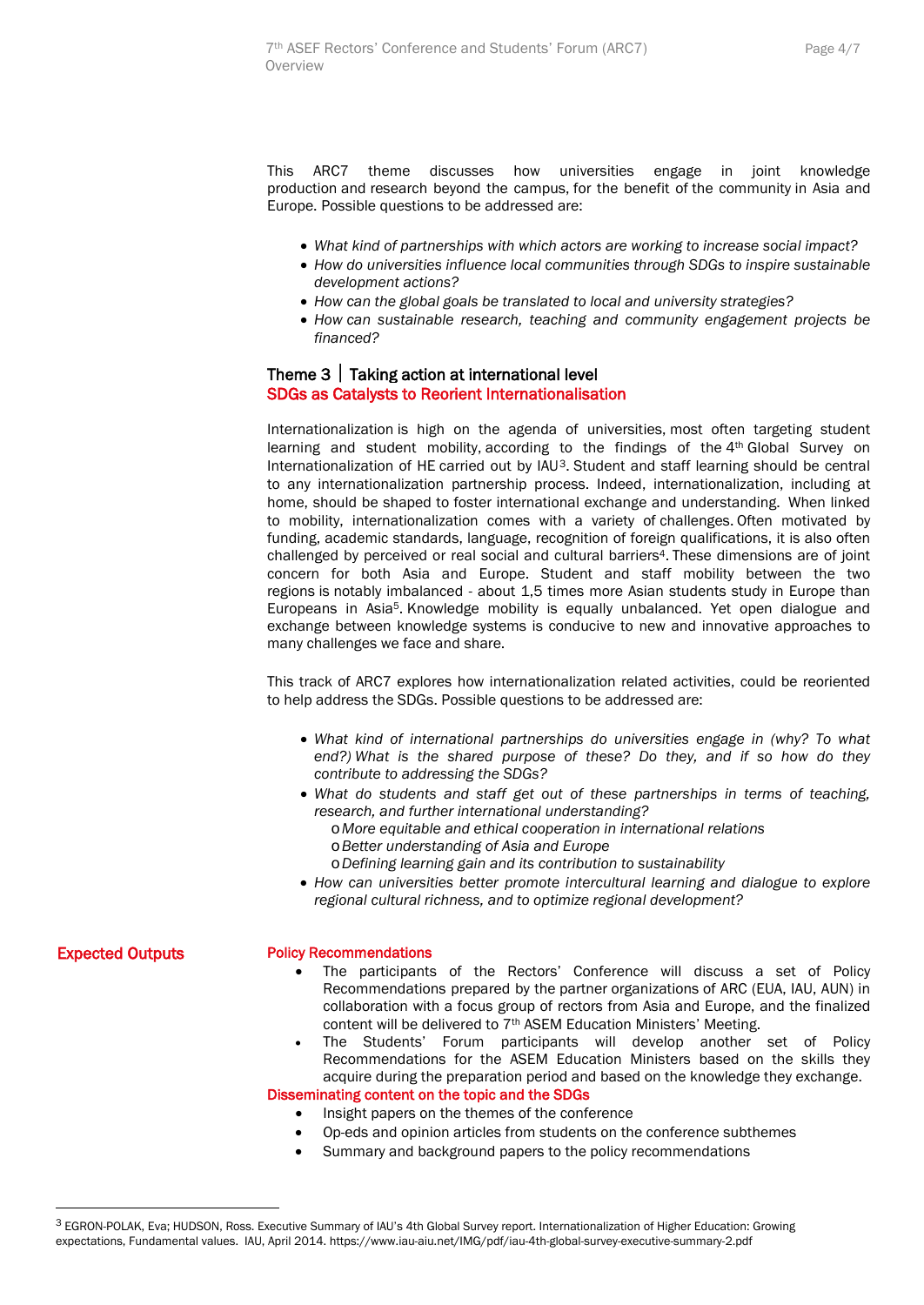#### Side events related to the topic

- Capacity building workshops and conferences, along the topic of ARC7
- Targeting university and student leaders, managers of the ARC community
- Hosted by ARC7 partners or participants in different ASEM countries

Ecosystem and Synergies ARC7 is prepared with the intellectual support of the following organisations and networks, building on their work and designated to contribute to that, as the only multi-stakeholder platform with a focus on Asia and Europe collaboration.

#### Ministerial meetings

- o Asia-Europe Meeting of Education Ministers' (and further ASEM Ministerial Meetings)
- o European Higher Education Area Ministerial Meetings and the Bologna Policy Forum Meetings

#### Senior officials' meetings

- o Asia-Europe Meeting of Senior Officials in Education (SOM)
- o Asia-Pacific Meeting on Education 2030 (APMED) by UNESCO

#### Regional and International Organisations

- o Asia-Europe Foundation (ASEF) as the Secretariat of ARC
- o [ASEAN University Network](http://www.aunsec.org/) (AUN)
- o [European University Association](http://www.eua.be/) (EUA)
- o [International Association of Universities](https://iau-aiu.net/) (IAU)
- o [Erasmus Student Network](https://esn.org/) (ESN)
- o [European Students' Union](https://www.esu-online.org/) (ESU)
- o Erasmus Mundus Students' and Alumni Association (EMA)
- o Asia-Pacific Rim Universities Association (APRU)
- o Southeast Asian Ministers of Education Organisation, Regional Institute of Higher Education (SEAMEO RIHED)
- o UNESCO Asia and Pacific Regional Bureau for Education

#### CO-ORGANISED BY



#### The Asia-Europe Foundation (ASEF)

ASEF is an intergovernmental not-for-profit organisation located in Singapore. Founded in 1997, it is the only institution of the Asia-Europe Meeting (ASEM). ASEF promotes understanding, strengthens relationships and facilitates cooperation among the people, institutions and organisations of Asia and Europe. ASEF enhances dialogue, enables exchanges and encourages collaboration across the thematic areas of culture, education, governance, sustainable development, economy and public health.

ASEF's Education Department (ASEFEdu) is particularly focusing on access to quality education and youth employment, which ensures that all our projects contribute to the achievement of the UN 2030 Agenda and the 17 Sustainable Development Goals (SDGs), especially to Goal4 by "ensuring inclusive and equitable quality education and promoting lifelong learning opportunities for all." The most prominent example of that includes sustainable development as a horizontal priority will be the 7th ASEF Rectors' Conference and Students' Forum (ARC7). The entire project will focus on the question: how can higher education actors – students, rectors, policy makers and international organisations – take joint action towards the SDGs?

For more information, please visit the [www.ASEF.org.](http://www.asef.org/)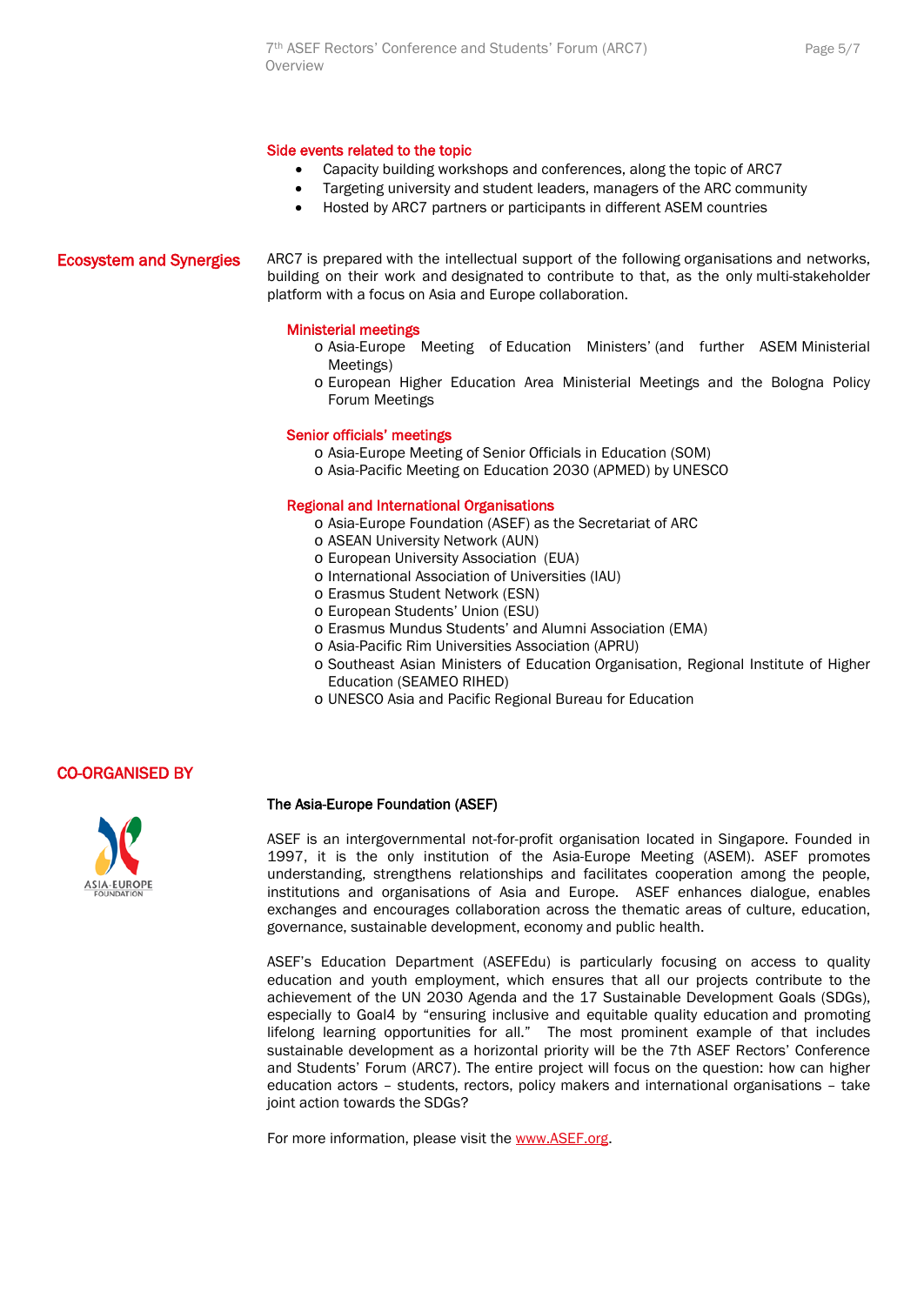

#### The National University of Political Studies and Public Administration (SNSPA)

The National University of Political Studies and Public Administration (SNSPA), established in 1991 as a school of governance, is a landmark in the Romanian academic setting. SNSPA promotes academic excellence in Political Sciences, Sociology, Administrative Studies, International Relations, Diplomacy, European Studies, Communication Sciences, Psychology, Management. SNSPA teachers are experts in their fields; they incorporate current and global perspectives into the curriculum and promote innovative and original thinking.

Currently, the university is home to more than 6,000 students enrolled across 9 departments. Thousands of graduates from their academic programs have successfully entered careers in academia, government, industry and nonprofits. SNSPA is a member of several international university alliances (European Association of Institutions in Higher Education, Romanian-U.S. Fulbright Commission, International Association of Universities, European University Association, European Association for Public Administration Accreditation) and collaborates with public institutions and business organizations across a wide range of different fields.

For more information, please visit [www.SNSPA.ro/en.](http://www.snspa.ro/en)

#### IN PARTNERSHIP WITH











#### ASEAN University Network (AUN)

#### <http://www.aunsec.org/>

Founded in November 1995, the ASEAN University Networks' (AUN) main objective is to strengthen the existing network of cooperation among leading universities in the ASEAN (Association of Southeast Asian Nations) region.

#### European University Association (EUA)

<http://www.eua.be/>

The European University Association (EUA) is the representative organisation of universities and national rectors' conferences in 47 European countries. It was formed in 2001 as the result of a merger between the Association of European Universities (CRE) and the Confederation of European Union Rectors' Conferences. EUA supports and takes forward the interests of individual institutions and the higher education sector as a whole.

#### International Association of Universities (IAU)

#### <http://www.iau-aiu.net/>

Created in 1950 under the auspices of UNESCO, the International Association Universities (IAU) brings together more than 650 institutions and organisations worldwide for exchange and action on common concerns in the area of higher education.

#### European Students' Union (ESU)

#### <http://www.esu-online.org/>

The European Students' Union (ESU) is the umbrella organisation of 44 National Unions of Students from 38 countries. The aim of ESU is to represent and promote the educational, social, economic and cultural interests of students at the European level towards all relevant bodies and in particular the European Union, Bologna Follow Up Group, Council of Europe and UNESCO. Through its members, ESU represents over 15 million students in Europe.

#### Erasmus Student Network (ESN)

#### <http://esn.org/>

Established in 1989, Erasmus Student Network (ESN) is the biggest student association in Europe. ESN works for the creation of a more mobile and flexible education environment by supporting and developing the student exchange from different levels and providing an intercultural experience also to those students who cannot access a period abroad ("internationalisation at home").